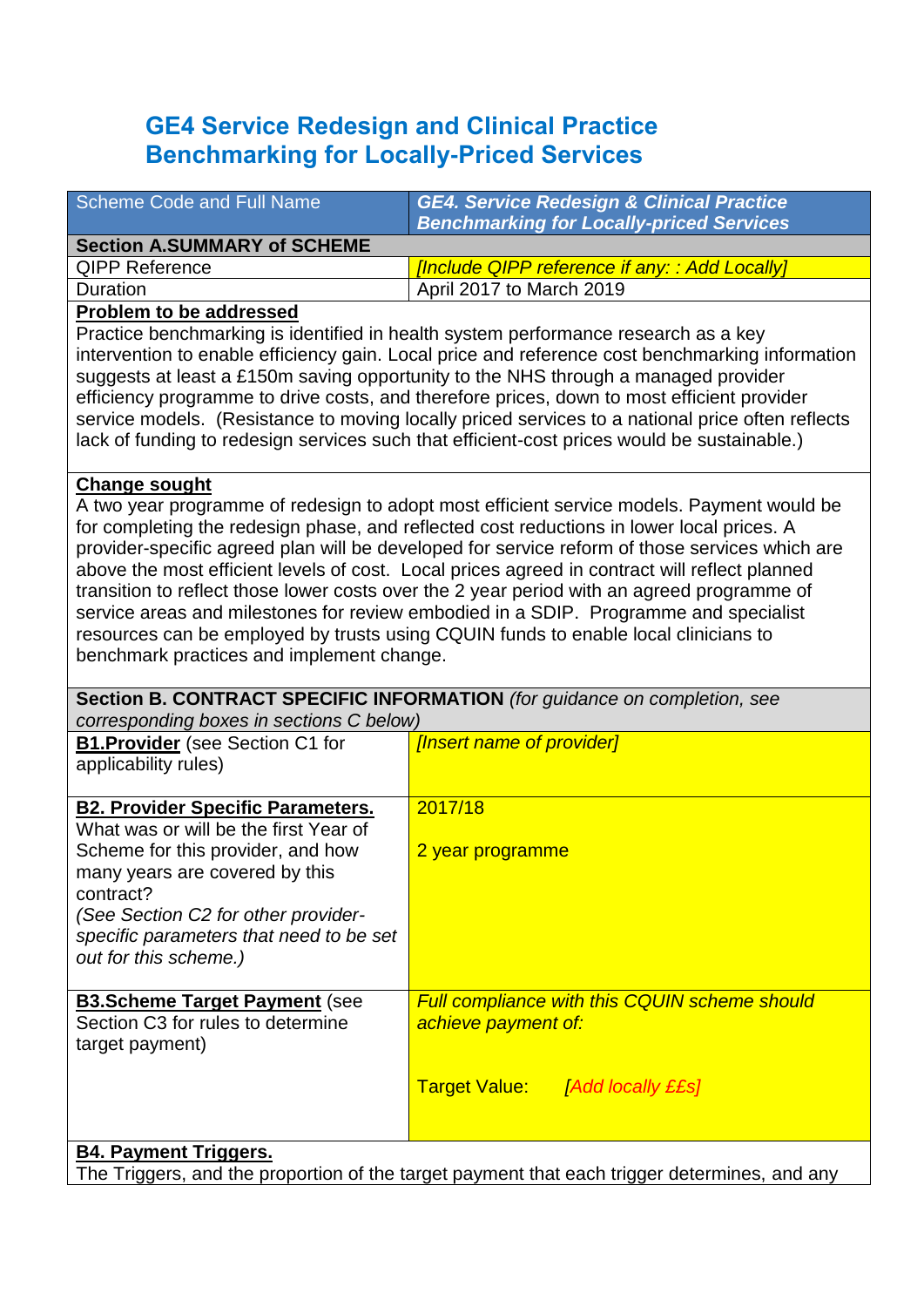partial payment rules, for each year of the scheme are set out in Section C4.

**B5. Information Requirements**

**Obligations under the scheme to report against achievement of the Triggers, to enable benchmarking, and to facilitate evaluation, are as set out in Section C5.**

Final indicator reporting date for each year.

Local price agreement (as Contract Variation) signed off by provider Chief Executive and Regional Director of Specialised Commissioning for each year savings achieved.

# **B6. In Year Payment Phasing & Profiling**

- 1. Programme costs based on programme spend profile.
- 2. 50% of programme costs payment made on delivery of targeted local price reduction as per Provider/Commissioner signed off local price schedule.

# **Section C. SCHEME SPECIFICATION GUIDE**

## **C1. Applicable Providers**

## *Nature of Adoption Ambition: Universal Uptake*

All acute providers with locally priced specialised services identified as having higher than lowest quartile reference costs and local prices

#### **C2. Provider Specific Parameters**

| The scheme requires the following<br>parameters to be set for each provider in<br>advance of contract, in order to determine<br>precisely what is required of each provider,<br>and/or to determine appropriate target<br>payment (as per C3.) | 1. Specific locally priced service(s) subject to<br>redesign commencing in Year One.<br>2. Specific locally priced service(s), if any,<br>subject to redesign commencing in Year Two. |
|------------------------------------------------------------------------------------------------------------------------------------------------------------------------------------------------------------------------------------------------|---------------------------------------------------------------------------------------------------------------------------------------------------------------------------------------|
|------------------------------------------------------------------------------------------------------------------------------------------------------------------------------------------------------------------------------------------------|---------------------------------------------------------------------------------------------------------------------------------------------------------------------------------------|

#### **C3. Calculating the Target Payment for a Provider**

The target overall payment for this scheme (the payment if the requirements of the scheme are fully met, to be set in Section B3 above) should be calculated for each provider, according to the following algorithm:

**<Projected programme costs,** to be ratified in agreed business plan, **plus 50%\*>**

Year One:

Projected programme costs, to be ratified in agreed business plan, plus 50%.

Year Two:

Projected programme costs, to be ratified in agreed business plan, plus 50%.

**Notes:**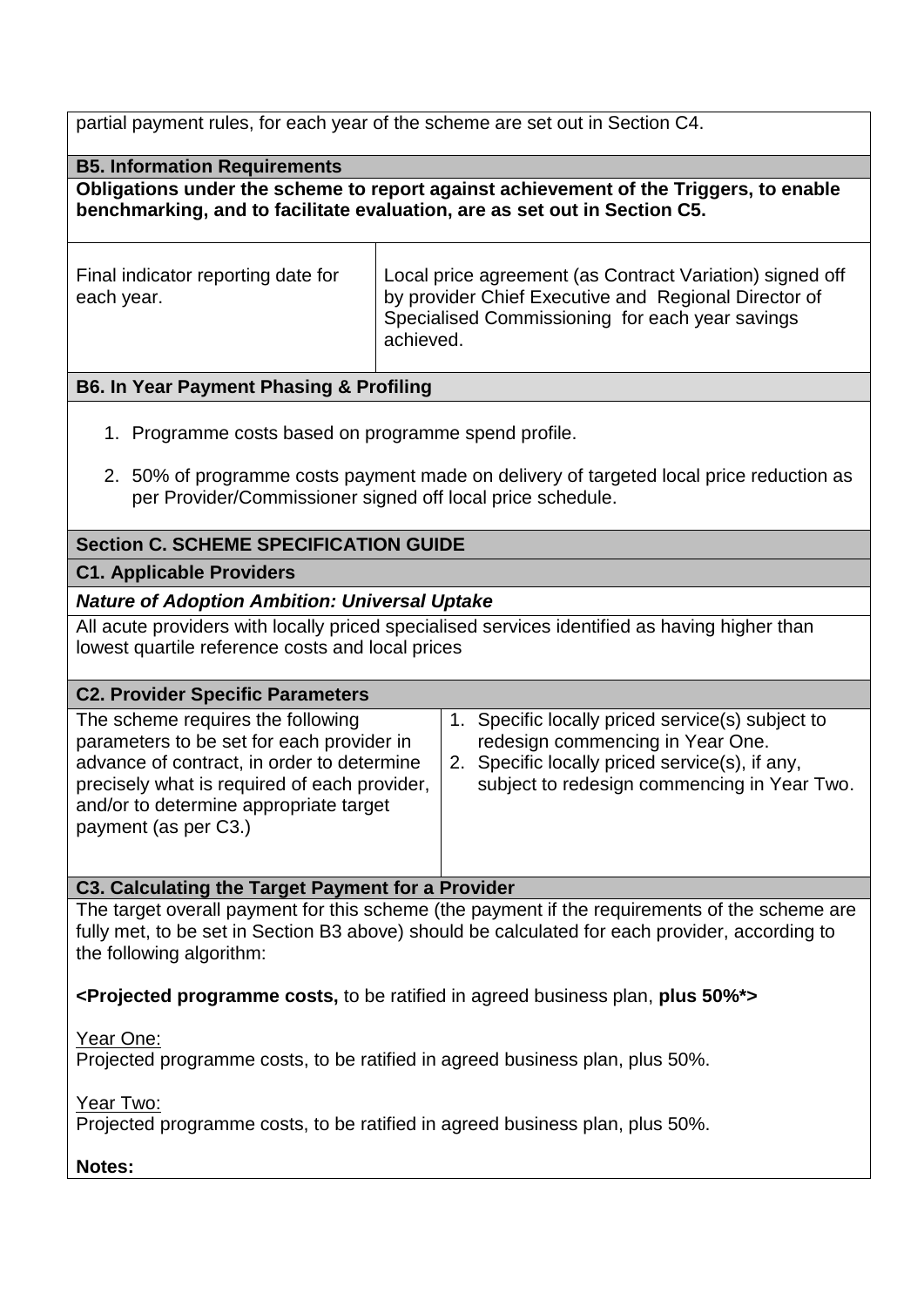The scale of the programme must be estimated for inclusion in the CQUIN package in advance of completion of the business plan. If construction of the business plan reveals that a materially larger or smaller programme is required, a Contract Variation may be required.

Programme costs (before addition of the 50% CQUIN incentive) should normally be capped at £250k however local flexibility may be applied dependent on size of service redesign programme and level of benefit realisation.

\*Where the scale of convergence to most efficient quartile costs and prices is substantial additional earning potentials for providers from commissioner savings delivered from agreed reduced local price agreements for 2018/19 onwards may be negotiated locally through a one year non-recurrent gain share arrangement on delivery of local price reduction.at commissioner discretion.

#### **C4. Payment Triggers and Partial Achievement Rules**

**Payment Triggers**

The interventions or achievements required for payment under this CQUIN scheme are as follows:

| <b>Descriptions</b> | <b>First Year of scheme</b>                                                                                                                                                                                                                                                                                                                                                                                                                                                                                                                                                                                                                                                                                      | <b>Second Year</b>                                                                                                      |
|---------------------|------------------------------------------------------------------------------------------------------------------------------------------------------------------------------------------------------------------------------------------------------------------------------------------------------------------------------------------------------------------------------------------------------------------------------------------------------------------------------------------------------------------------------------------------------------------------------------------------------------------------------------------------------------------------------------------------------------------|-------------------------------------------------------------------------------------------------------------------------|
| Trigger 1:          | Provider-specific agreed plan for service<br>reform of those services which are above<br>the most efficient levels of cost - signed off<br>nationally.<br>Specifically, for each service included in this<br>scheme:<br><b>Production of a Business Case</b><br>clearly defining service review<br>programme and milestones for KPIs<br>signed off jointly by NHS England<br>and the provider Board, with CQUIN<br>costs of the system-redesign shown<br>to be justified by the projected<br>reduction in service costs and prices.<br>Agreed reduction in local prices<br>reflecting planned transition to reflect<br>those lower costs over the 2 year<br>period, including gain share<br>arrangements if any. | Achievement of Year<br>Two milestones set out<br>in the Business Case.                                                  |
| <b>Trigger 2</b>    | Where appropriate, creating and<br>participating in network arrangements with<br>peer group providers to enable local<br>clinicians to benchmark practices and<br>implement change.                                                                                                                                                                                                                                                                                                                                                                                                                                                                                                                              | Agreed signed contract<br>variation for revised<br><b>Price Schedule</b><br>reflecting achievement<br>of cost and price |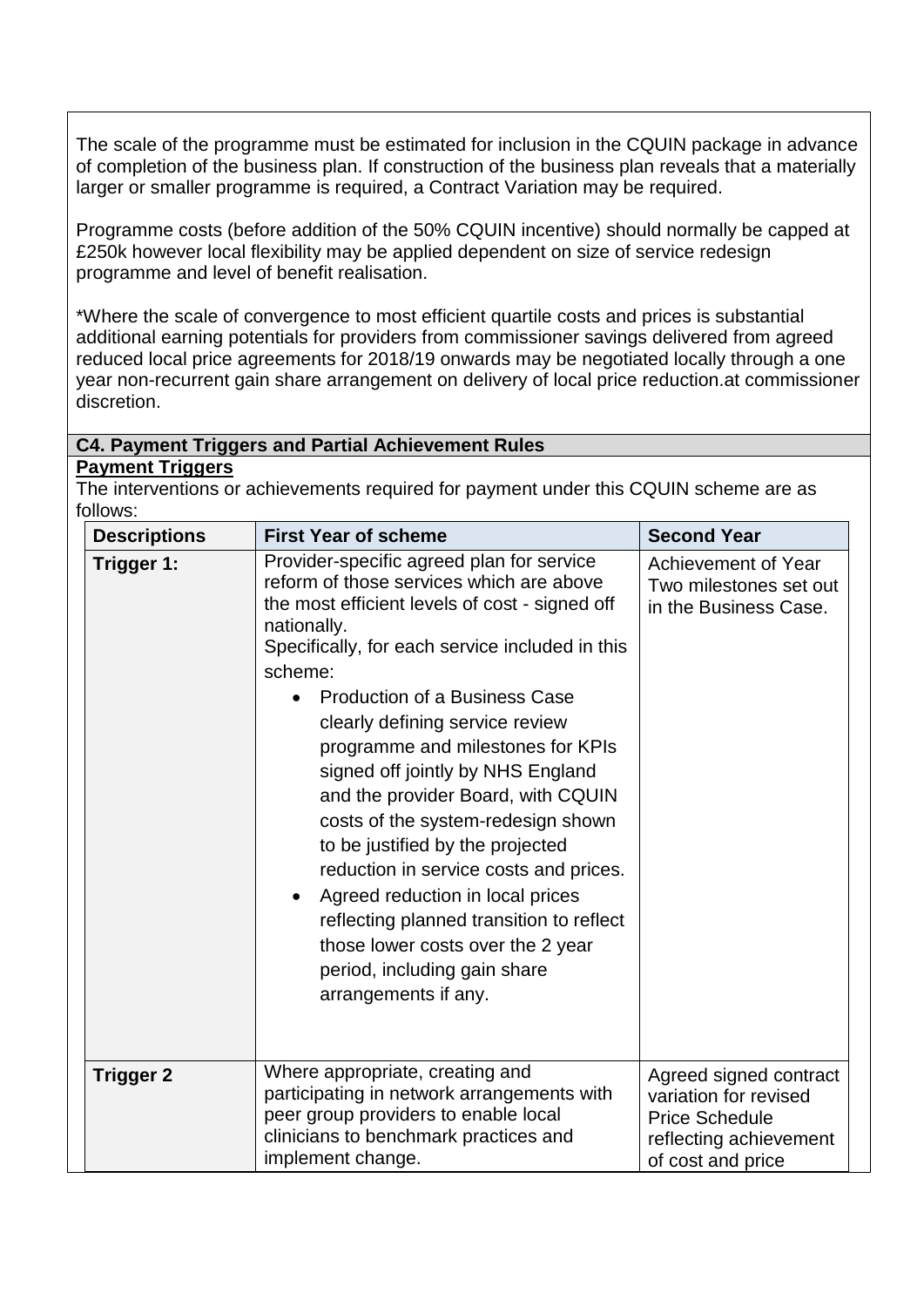|           |                                                                  | reduction as planned. |  |
|-----------|------------------------------------------------------------------|-----------------------|--|
| Trigger 3 | Achievement of Year 1 milestones set out in<br>the Business Case |                       |  |

#### **Percentages of Target Payment per Payment Trigger**

The following table sets out the proportion of the Target payment that is payable on achievement of each of the Payment Triggers.

| <b>Percentages of</b><br><b>Target</b><br><b>Payment per</b><br><b>Trigger</b> | <b>First Year of</b><br>scheme | <b>Second Year</b> |
|--------------------------------------------------------------------------------|--------------------------------|--------------------|
| <b>Trigger 1</b>                                                               | 45%                            | 40%                |
| <b>Trigger 2</b>                                                               | 40%                            | 60%                |
| <b>Trigger 3</b>                                                               | 15%                            |                    |
| <b>TOTAL</b>                                                                   | 100%                           | 100%               |

# **Partial achievement rules**

Where more than one service is under review, allocation of CQUIN reward should be proportionate to the anticipated cost reduction in each service.

For each service, reward should be:

- All or nothing for Triggers 1 and 2, year 1.
- For Trigger 4 year 1, and Trigger 1 year 2, payment should be proportional to achievement of milestones against KPIs as agreed in the Business Case agreement for each service.

#### **Definitions**

*Not applicable.*

**C5. Information Flows: for benchmarking, for evaluation, and for reporting against the triggers.** 

- 1. Business Case for service redesign programme
- 2. Provider specific service redesign plan
- 3. Agreed signed Price Schedule (for relevant contract year dependent on year 1 or year 2 achievement)
- 4. Network arrangements Terms of Reference and reporting requirements (where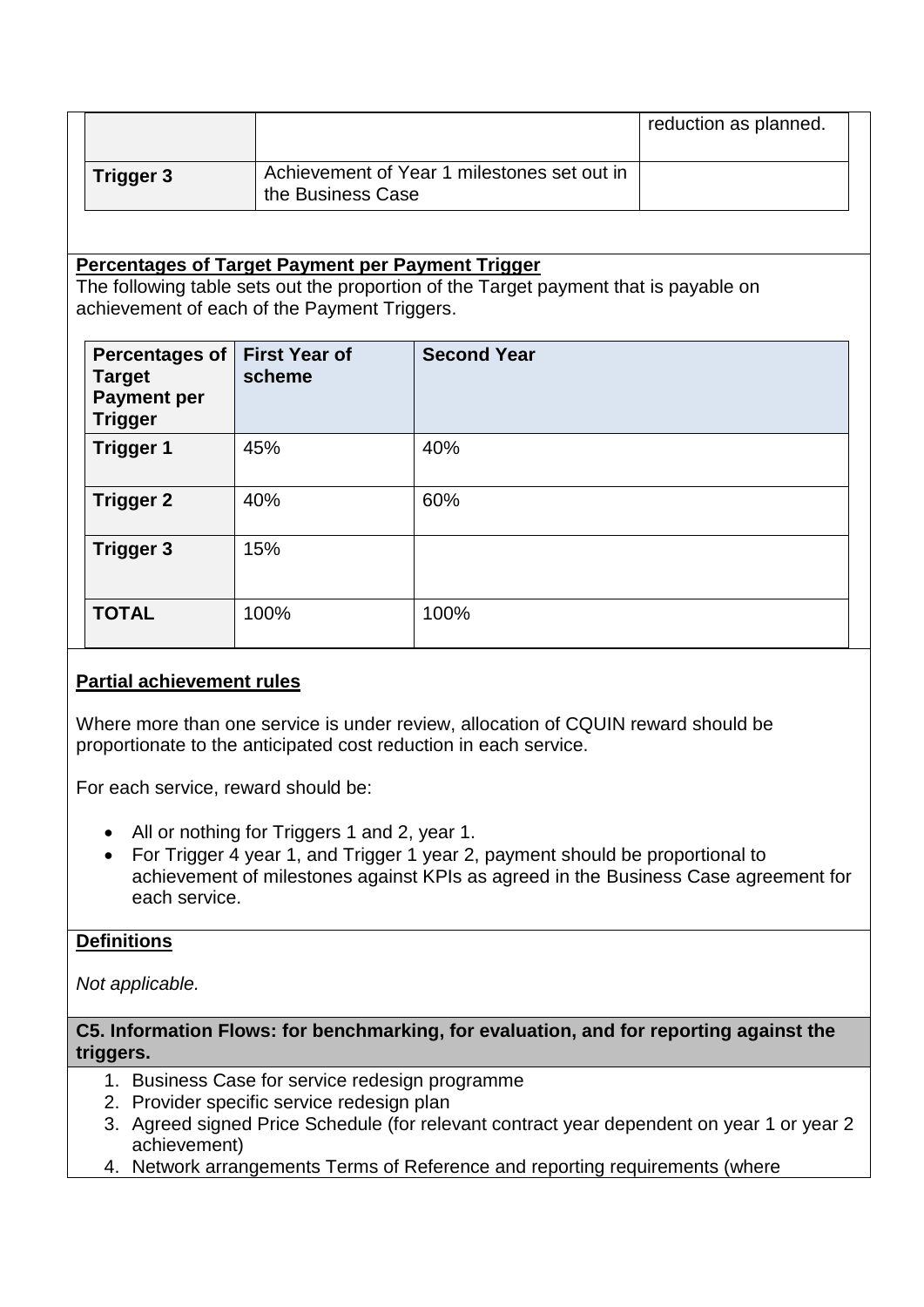appropriate)

# **Information for Benchmarking**

- National benchmarked local price data
- 2015/16 Reference Costs
- Provider service line costing data

# **Information for Evaluation**

To be agreed locally as per the provider specific service redesign plan.

## **Reporting of Achievement against Triggers**

Milestone reporting of programme as per business case and service redesign plan including any KPI performance reporting.

## **Reporting Template requirement**

To be locally agreed.

## **C6. Supporting Guidance and References**

National Tariff Payment System Carter Review National Reference Costs

# **Section D. SCHEME JUSTIFICATION**

**D1. Evidence and Rationale for Inclusion Evidence Supporting Intervention Sought**

- Benchmarked data on reference costs and local prices demonstrates material variance in provider costs and local prices respectively.
- Rationale for the specific service re-design will be set out in the business case.

# **Rationale of Use of CQUIN incentive**

This programme is targeted at delivering efficiencies in commissioner spend, ensuring prices cover provider cost, and deliver the improvements in cost per Weighted Activity Unit set out in the Carter productivity programme reflected in each provider's benefit realisation milestones.

Resistance to moving locally priced services to a national price often reflects lack of funding to redesign services such that efficient-cost prices would be sustainable.

The provider is expected to incur fixed non-recurrent costs from the required service redesign programme to deliver reduction in provider service costs. Therefore NHS England recognises that to fully incentivise the most optimum service design the CQUIN payment is required to ensure that providers are reimbursed appropriately during the redesign phase.